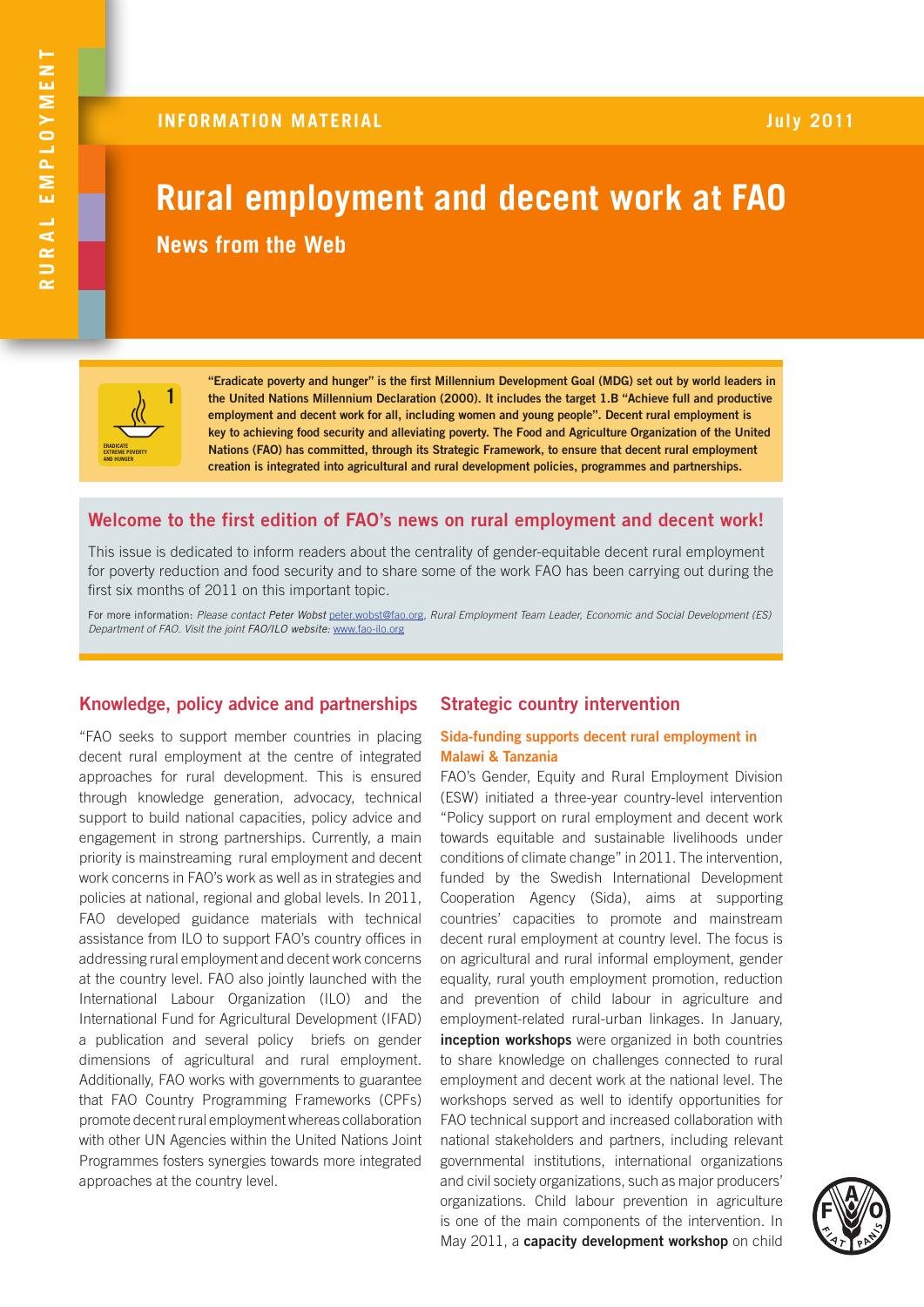labour prevention in agriculture took place in Malawi for senior technical staff, directors and managers from the Ministries of Labour and of Agriculture and Food



Security, as well as other national stakeholders. The workshop was jointly supported by FAO and ILO's International Programme on the Elimination of Child Labour (IPEC). In July 2011 a similar workshop was carried out in Malawi for district-level stakeholders.

Focusing on decent employment for rural youth is another essential component of the intervention. Support to farmers' organizations, unions and cooperatives, in both countries, aims at strengthening these institutions to support employment of rural youth and their enterprises as a means to increase food security and reduce poverty. It constitutes the first step of the Junior Farmer and Field Life Schools (JFFLS) approach to be taken up by institutions, which can foster the inclusion of youth in rural labour markets. Gender equality is a cross-cutting issue in this intervention and is applied throughout all its components. The programme will also target small-scale women farmers working in the informal economy.

# **More and better jobs for rural youth**

FAO focuses particularly on disadvantaged groups such as youth (15-24 years old) which may encounter additional challenges in finding decent rural employment opportunities. Therefore, FAO, in cooperation with ILO, promotes youth employment and entrepreneurship development, especially in rural areas, through targeted development strategies, policies and programmes.

#### **African Union pre-Summit on youth**

In April 2011, FAO attended the pre-Summit events in Addis Ababa, Ethiopia for the African Union (AU) Summit on **"Accelerating Youth Empowerment for Sustainable Development in Africa"** (Malabo, Equatorial Guinea from 23 June - 1 July 2011). FAO delivered the presentation **"Creating New Jobs in Agriculture for Rural Youth"**, providing practical recommendations for the Heads of State, such as the explicit inclusion of youth and decent work in the AU Summit and within the Comprehensive Africa Agriculture Development Programme (CAADP) implementation process. As part of the steering committee of the AU Summit, FAO prepared and presented a position paper on the challenges faced by rural youth, stressing the central role of youth in the process of



agricultural and rural development, and acknowledging the challenge ahead of the increasing number of youth entering the labour market through 2050 and beyond. Emphasis was placed on FAO's collaboration with the New Partnership for Africa's Development (NEPAD) to ensure that decent employment for youth becomes a central feature in the CAADP implementation process.



Source : Bruno Losch, World Bank, 2010

#### **"Jobs for Peace" in Nepal wraps up**

FAO and ILO worked together on the **United Nations Joint Programme (UNJP) "Jobs for Peace"** in Nepal. Through FAO interventions nearly 2,300 young women and men in agriculture gained employment opportunities in off-farm and non-farm activities in two districts of the central region (Parsa and Rautahat). The project promoted the peaceful gathering of young people and communities through youth-led empowerment projects, business development and social development activities, facilitating communication and thus contributing to dialogue and strengthening the peace building process. Main accomplishments of the programme were that the youth were trained and consequentially integrated as members in selected cooperatives have been able to access markets (local and national), started to make an income out of agro-business, access technical services through extension services etc. The programme successfully ended in March 2011.

# **Preventing and reducing child labour**

In May 2010, a global conference was held in The Hague in order to reignite commitment to a world free of the worst forms of child labour by 2016. FAO participated in this conference, where the **Roadmap for Achieving the Elimination of the Worst Forms of Child Labour by 2016** was adopted. In 2011, FAO continues its efforts to prevent and reduce child labour in agriculture in order to achieve poverty reduction and food security for all, especially through the International Partnership for Cooperation on Child Labour (IPCCL).

### **Training on hazardous child labour in agriculture**

FAO participated in and contributed to a training course on child labour in agriculture **"Harvesting a future without child labour: eliminating harmful practices in agriculture"** held in May 2011 in Turin, Italy. Other participants were from governments, workers' and employers' organizations as well as international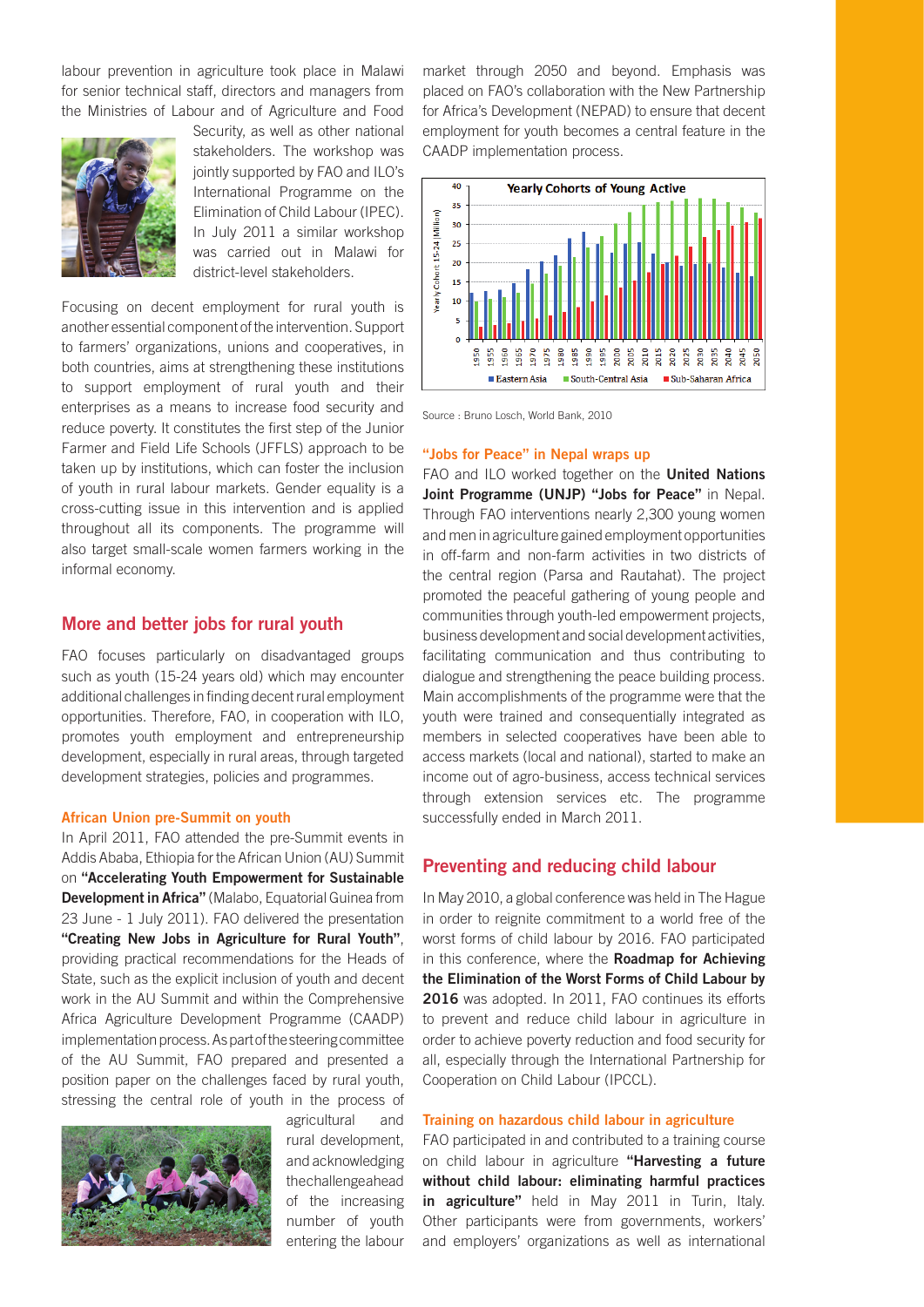development organizations. The training course aimed to develop participants' capacities and knowledge on child labour in agriculture, including fisheries and aquaculture, forestry and livestock rearing, and on strategies **to prevent and reduce child labour in agriculture**, which employs almost 60% of global child labour. Through this workshop, the participants became familiar with the concepts and terminology related to child labour and the consequences of hazardous work in agriculture for children's health and education, and ultimately for food security and agricultural and rural development. Participants also had the opportunity to reflect on policy options for reducing child labour, such as taking an integrated livelihoods approach, and addressing child labour concerns in agriculture and rural development programmes.



Source : ILO Global Report on Child Labour, 2010

**Raising awareness on World Day Against Child Labour** 

This year the World Day Against Child Labour "Warning! Children in hazardous work - End child labour" brought together national governments, employers' organizations, trade unions, civil society and millions of children and adults throughout the world to put a global spotlight on hazardous child labour, and call for urgent action to tackle the problem. FAO organized a Rome-based event on hazardous child labour in agriculture. Indeed, most hazardous child labour is found in crop production, forestry, livestock rearing, fisheries and aquaculture. In addition to raising



awareness on child labour and the hazards and risks children face in undertaking agricultural work (including exposure to pesticides), a discussion on how FAO can better contribute to tackle this major issue through its work was facilitated.

# **The Rotterdam Convention side event**

On 22 June 2011, FAO's Gender, Equity and Rural Employment Division (ESW) and Plant Production and Protection Division (AGPM) jointly organized with ILO a side event for the Fifth Conference of the Parties to the **Rotterdam Convention "Vulnerable groups and pesticides exposure; Joining forces to reduce hazardous child labour in agriculture"**. The event raised awareness on hazardous child labour in agriculture, particularly with regards to the use of pesticides and children's greater vulnerability to exposure. It brought together agricultural and labour stakeholders to identify synergies between child labour initiatives and the implementation of the Rotterdam Convention, in order to strengthen the data collection process for informed decision making on pesticide regulation and to reduce hazardous child labour.

# **Other news …**

### **FAO supporting the CAADP process**

FAO is committed to supporting the Comprehensive Africa Agriculture Development Programme (CAADP) process. During the 7th CAADP Partnership Platform Meeting, held in Yaoundé, Cameroon in March 2011, FAO organized a joint side event with ILO on **"Rural employment in Africa with a special focus on youth and women"**. This awareness-raising event underlined the centrality of rural employment and decent work for poverty reduction and food security. The importance of targeting rural women and youth was emphasized as a means of increasing agricultural production and empowering rural communities. FAO presented the different challenges and opportunities linked to decent rural employment and stressed the importance of mainstreaming it within the CAADP implementation process, especially in the post-Compact phase.

## **NEPAD Rural Futures Programme**

FAO participated in the Rural Futures Initiative strategic meeting, organized by the New Partnership for Africa's Development (NEPAD) in Addis Ababa, Ethiopia in May 2011. The **Rural Futures Programme**, launched in October 2010, seeks to advance a more integrative and transformative development model through a multi-sectoral approach which takes into account poverty reduction, agriculture and climate change. The programme recognizes that agriculture and the rural economy are vital components for structural change. FAO's contribution to the event focused on the centrality of employment in agricultural and rural economies and advocated to devote more efforts to Africa's rural youth as a pivotal step towards sustainable food security. FAO presented the Junior Farmer Field and Life Schools (JFFLS) concept to stakeholders as an example of an innovative, gender-equitable approach that supports rural youth employment and entrepreneurship development. This method can support CAADP's goal to achieve food security and reduce poverty in rural Africa.

#### **Policy seminar series on high food prices**



In the context of the FAO Initiative on Soaring Food Prices, a series of **subregional policy seminars on high food prices and food price volatility** was organized for decision-

makers from Government Ministries (Agriculture, Trade